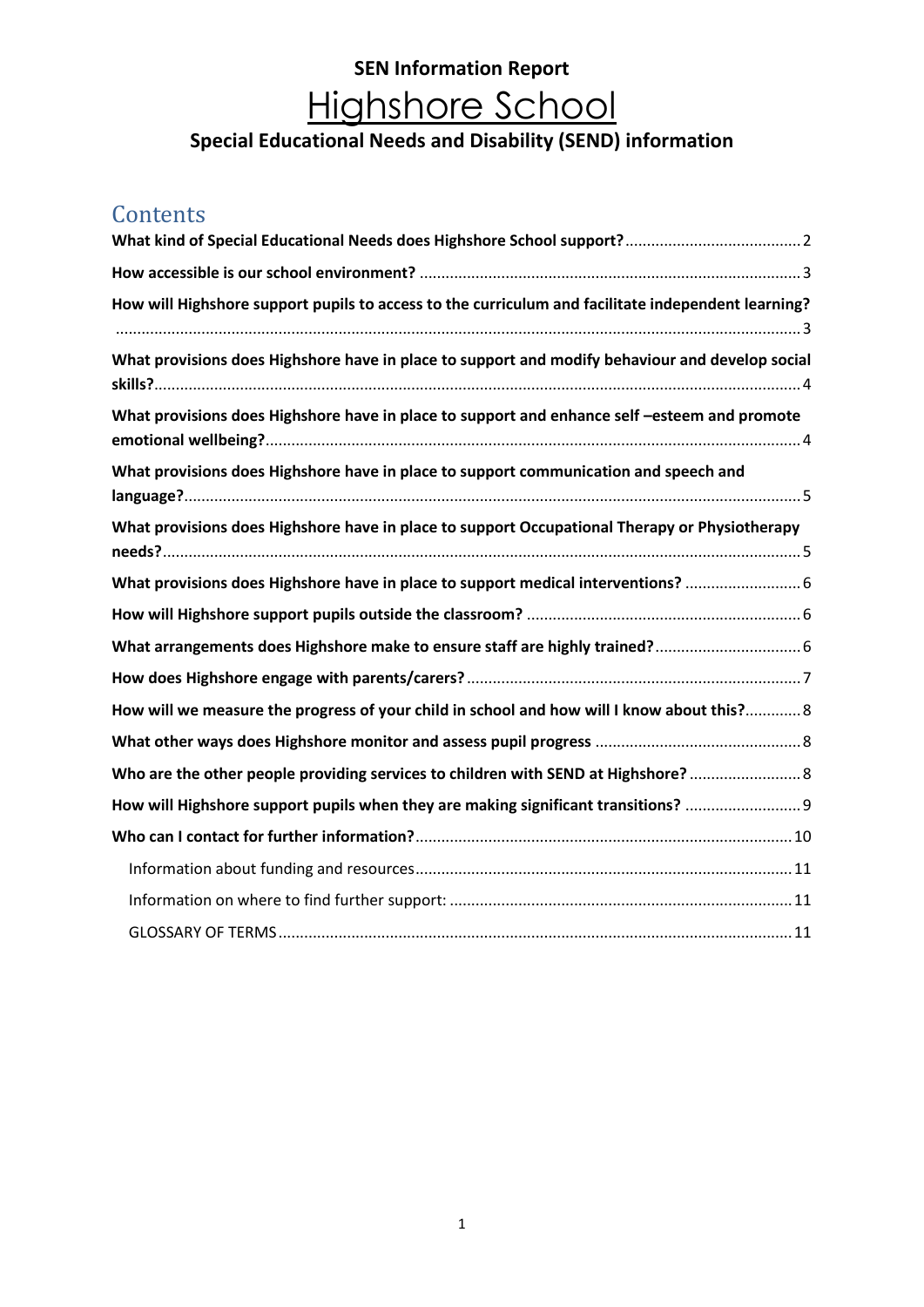#### **SEN Information Report**

# Highshore School

### **Special Educational Needs and Disability (SEND) information**

## <span id="page-1-0"></span>**What kind of Special Educational Needs does Highshore School support?**

Highshore is an 11-19 secondary school for pupils with a range of complex mixed needs including:

- Complex medical needs (CMN)
- Communication difficulties and disorders
- Downs Syndrome
- Autistic Spectrum Disorder
- Attention Deficit Hyperactivity Disorder (ADHD)
- Physical disabilities

Highshore has three aims for its pupils:

- Pupils to communicate as fully as possible
- Pupils to develop as many self-help skills as possible
- Pupils to learn to self-manage their behaviour as fully as possible

All of which ensure as much independence and inclusion in society as possible. We offer a specialist range of provision to support pupils to achieve their full potential and prepare for adult life.

#### Our values are:

- We are all equal
- We are fair
- We are kind
- We treat others as we want to be treated

#### **Admission Statement:**

- All pupils at Highshore have an Education, Health and Care Plan (EHCp)
- We usually take sixteen pupils in Year 7. For the past five years these places have almost all been filled by Southwark pupils
- We usually have two or three spaces in our Sixth form every September
- Occasionally we have a vacancy in other year groups but this is rare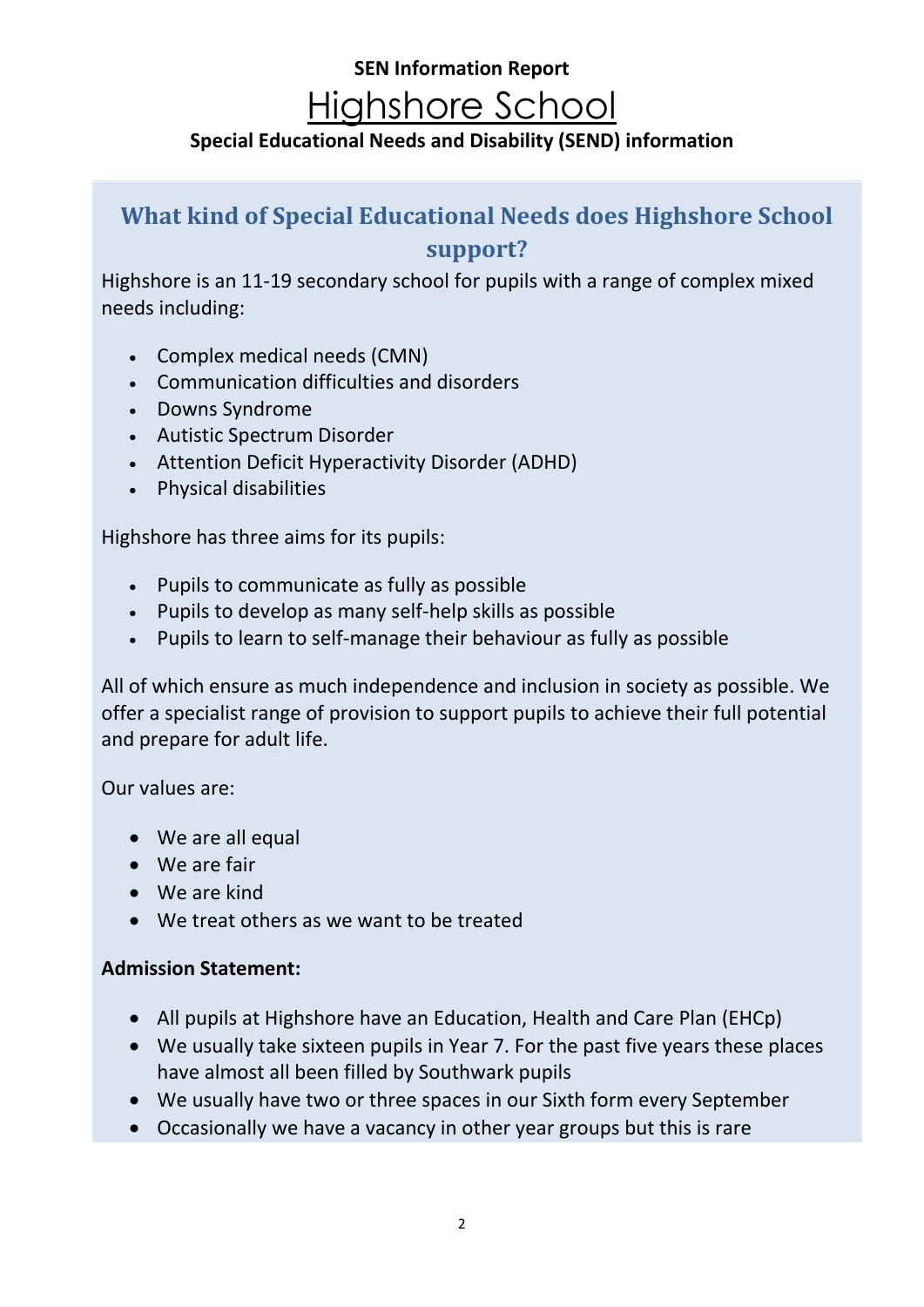### **Special Educational Needs and Disability (SEND) information**

• All discussions regarding admissions need to take place with the Headteacher, Eileen Ollieuz. Please email her directly: [headteacher@highshore.southwark.sch.u](mailto:headteacher@highshore.southwark.sch.uk)k.

### **How accessible is our school environment?**

- <span id="page-2-0"></span>• Highshore is a new build and is fully accessible with lift facilities for pupils with mobility difficulties.
- We have a multi-sensory room equipped with a range of specialist resources including LED bubble tube, sensory pods and sensory wall and floor mats.
- We have a specialist soft play room and portable unit (Lord Taverners July 17)
- We have a new training gym (2020) used to carry out OT and physio programmes.
- We have specialist equipment such as height adjustable tables/cookers
- There are interactive white boards in every classroom
- There are laptops and I Pads for all pupils
- There are individual workstations in classrooms
- We use visual timetables and provide individual support packages for specific pupils
- The local authority provides transport and escorts for pupils that are eligible for school transport.
- Our school has two minibuses

## <span id="page-2-1"></span>**How will Highshore support pupils to access to the curriculum and facilitate independent learning?**

- Pupils are taught in small classes. The average size of a class is 8/9 pupils
- The class teacher will plan group and individual sessions for pupils as appropriate and will set relevant learning outcomes to ensure that pupils can progress.
- Pupils have individual outcomes
- There is a high ratio of staff to pupils typically this would be a qualified teacher and between 1-3 Teaching Assistants for each class
- Use of Makaton & Picture Exchange Communication System (PECS)
- Wide use of Communicate in Print
- Use of AAC
- Two Speech and Language therapists (SaLT) on site: one part time/ one full time
- OT on site currently two days each week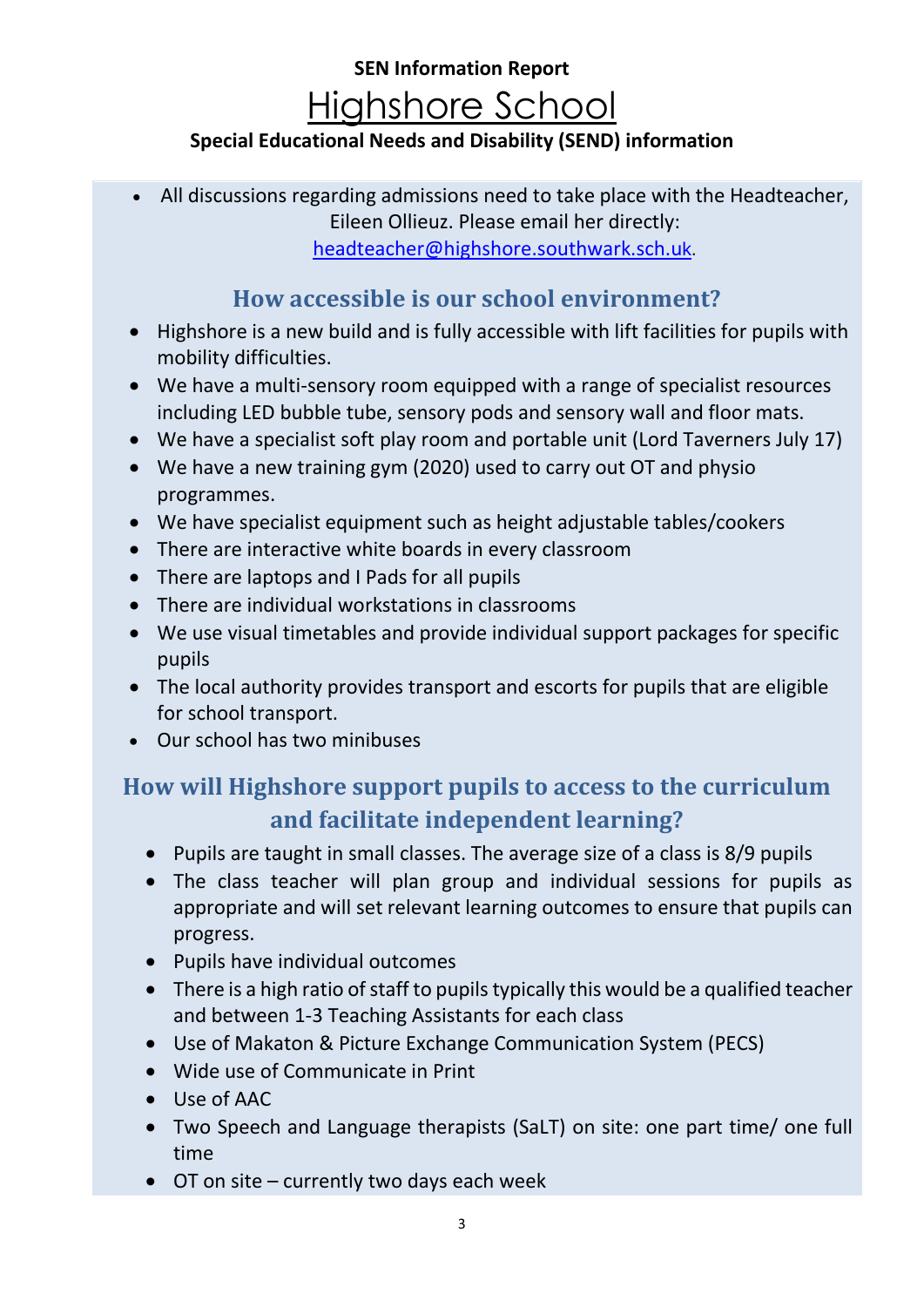### **Special Educational Needs and Disability (SEND) information**

- Independent travel training
- Staff support pupils in development life skills on a 1:1 or small group basis to support individuals and small group develop life skills
- Links to post 16-19 providers and Southwark College Link Course
- Work related Learning and work placements
- Links with the community for example South London Gallery

## <span id="page-3-0"></span>**What provisions does Highshore have in place to support and modify behaviour and develop social skills?**

- Staff trained in Team Teach de-escalation and positive handling
- SaLT groups will support individuals and small group develop social skills
- Use of Social Stories
- Reward and praise certificates given at weekly praise assembly
- Pupil of the term rewards
- Attendance awards for classes and individual pupils
- Individual Jack Petchey awards
- Social Communication lessons
- Consistent use of school behaviour policy
- Lego Therapy
- Play Skills lessons
- Use of clear EHCp outcomes
- Older pupils act as playground friends

## <span id="page-3-1"></span>**What provisions does Highshore have in place to support and enhance self –esteem and promote emotional wellbeing?**

- Meeting and greeting of pupils by SLT and staff at the start and end of the day
- Opportunities for participation in sporting, music and drama activities for example National Youth Theatre, London Children's Ballet and London Youth Rowing.
- School Council is active in school life
- Partnership with Greenhouse sports coach on site
- 16th Form residential school journey
- Rewards and achievement schemes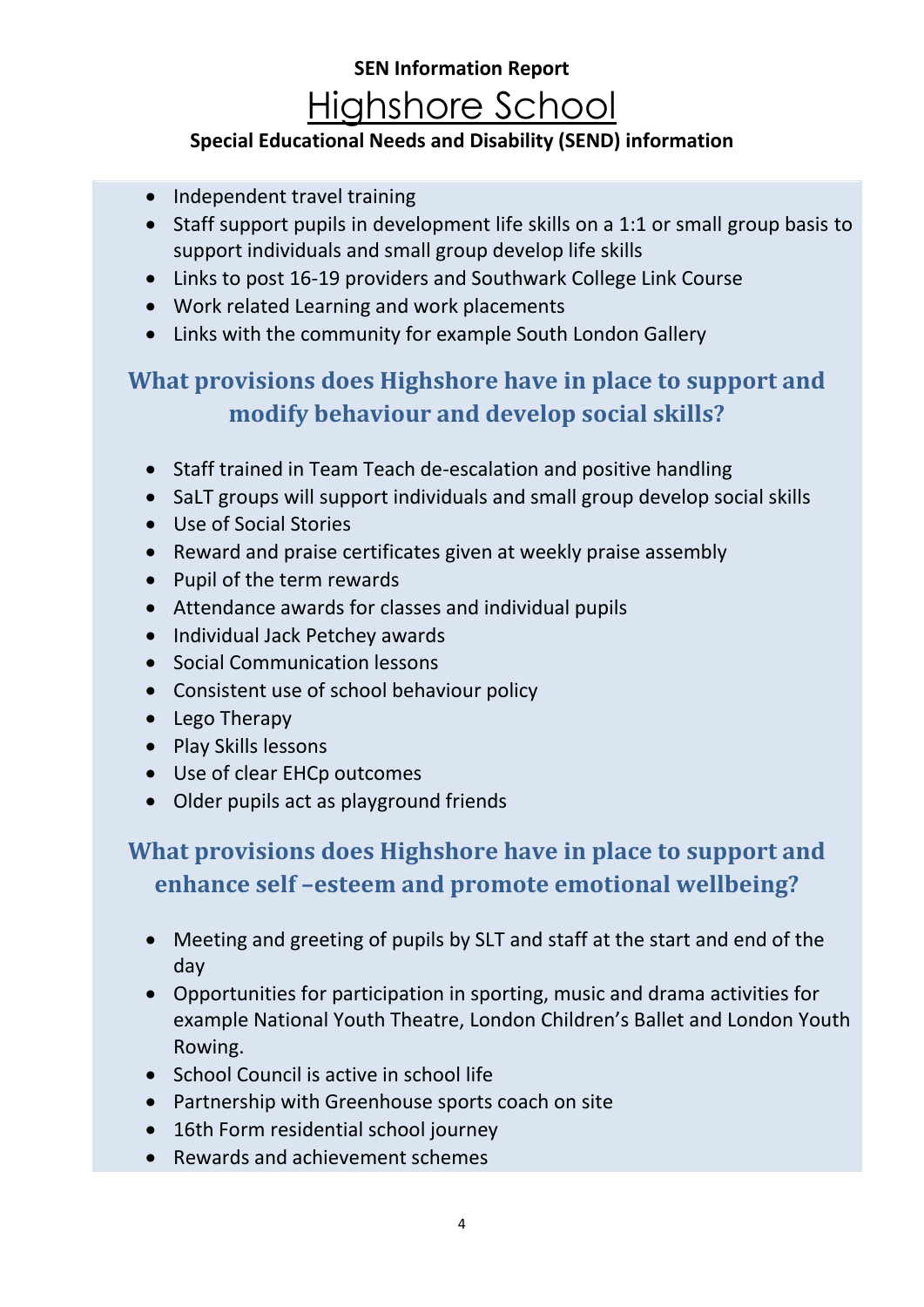### **Special Educational Needs and Disability (SEND) information**

- PSHE curriculum
- Educational psychologist work with referred pupil and their parents/carers and provide support
- Parent Group who offers coffee mornings where parents/carers can share issues and concerns and access support services that are available in the community for parents, children and families.

## <span id="page-4-0"></span>**What provisions does Highshore have in place to support communication and speech and language?**

- Highshore has two speech and Language therapists on site
- Individual, small group and whole class SaLT interventions and support programmes
- SaLT run after school clubs and holiday programmes
- Picture Exchange Communication System (PECS)
- Use of Makaton including Signs of the Week shared in Assembly
- In house Makaton tutors
- AAC users are given opportunities to meet and work together
- Lego Therapy
- Social Communication
- Wide use of symbols including Communicate in Print
- Sing and sign lunch time and after school clubs
- Commitment to communication training for staff and parents: Makaton drop in sessions

### <span id="page-4-1"></span>**What provisions does Highshore have in place to support Occupational Therapy or Physiotherapy needs?**

- Assessment and intervention from an Occupational therapy provision on site and implementation of individual programmes
- Sensory circuits
- Adapted cutlery, furniture and equipment
- All staff trained in fine motor skills- Sept 2017
- Sports Coach who spends the first 90mins of each day working on individual physiotherapy programmes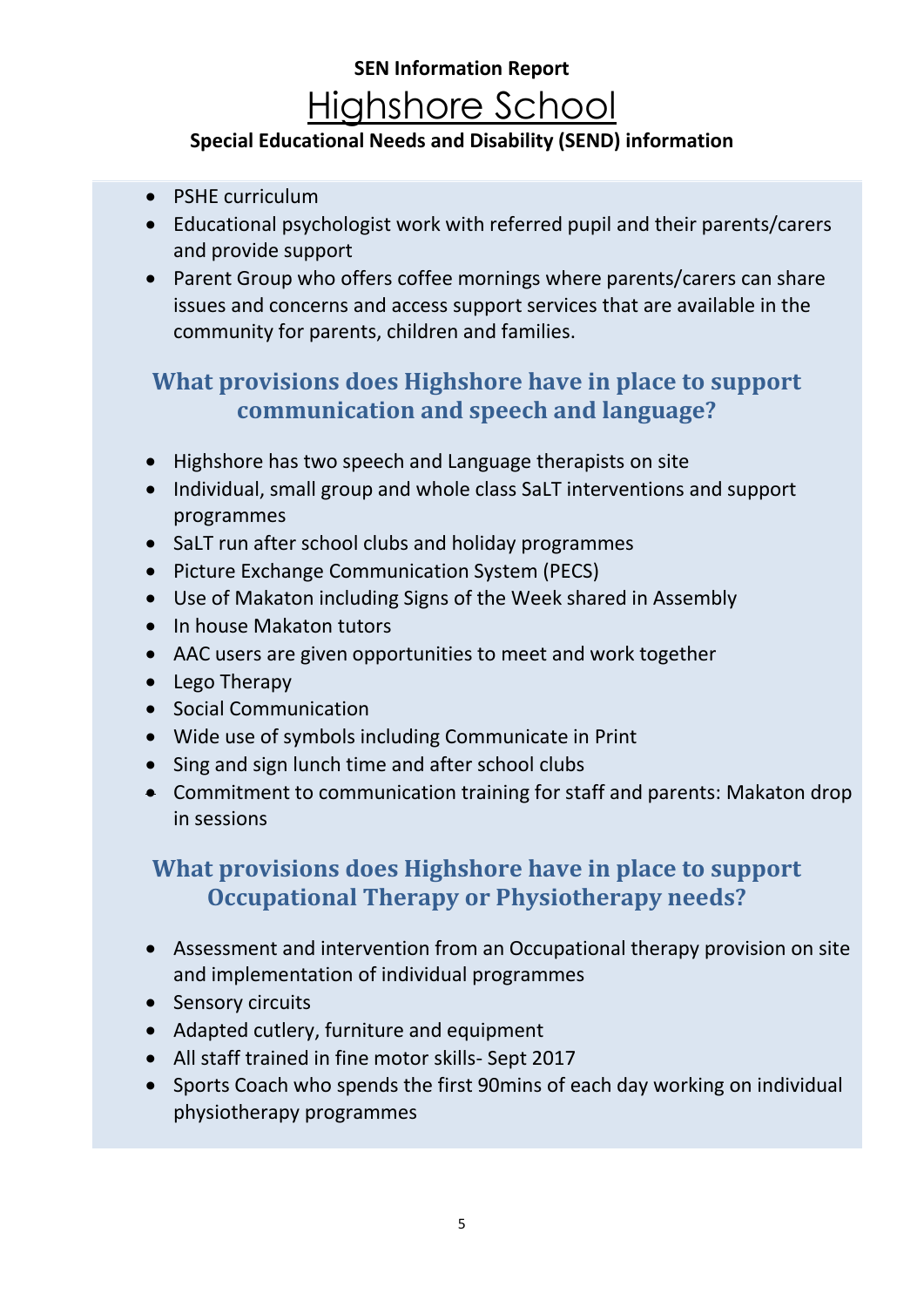### **Special Educational Needs and Disability (SEND) information**

### <span id="page-5-0"></span>**What provisions does Highshore have in place to support medical interventions?**

- Personal Care Plans and protocols for those pupils with medical conditions
- Staff trained in administration of medication
- Visiting school nurse and doctor
- Liaison with medical professionals, eg GP's, paediatrician, hospital consultants and mental health practitioners
- Epilepsy and Epipen trained staff
- Staff trained to support pupils with type 1 diabetes
- High proportion of trained first aiders
- Qualified Paediatric First Aiders
- Strong links with VI and HI services

## <span id="page-5-1"></span>**How will Highshore support pupils outside the classroom?**

- Breakfast club runs every morning
- Organised break and lunchtime activities
- Regular "walking lunches" in good weather
- Supervised midday meal provision
- A wide range of after school clubs
- Sports clubs and events run by Greenhouse
- Wet change room with ceiling hoist
- Disabled access toilets and showers and support for pupils with special toileting arrangements
- Staff will provide individual or small group life skills programmes
- The Dog's Trust work with us to desensitise pupils who are afraid of dogs
- Links with the community police, our school Police officer visits regularly to meet with and have lunch with the pupils

## <span id="page-5-2"></span>**What arrangements does Highshore make to ensure staff are highly trained?**

All our staff have continuous training in a wide range of curriculum areas. Recent training has included: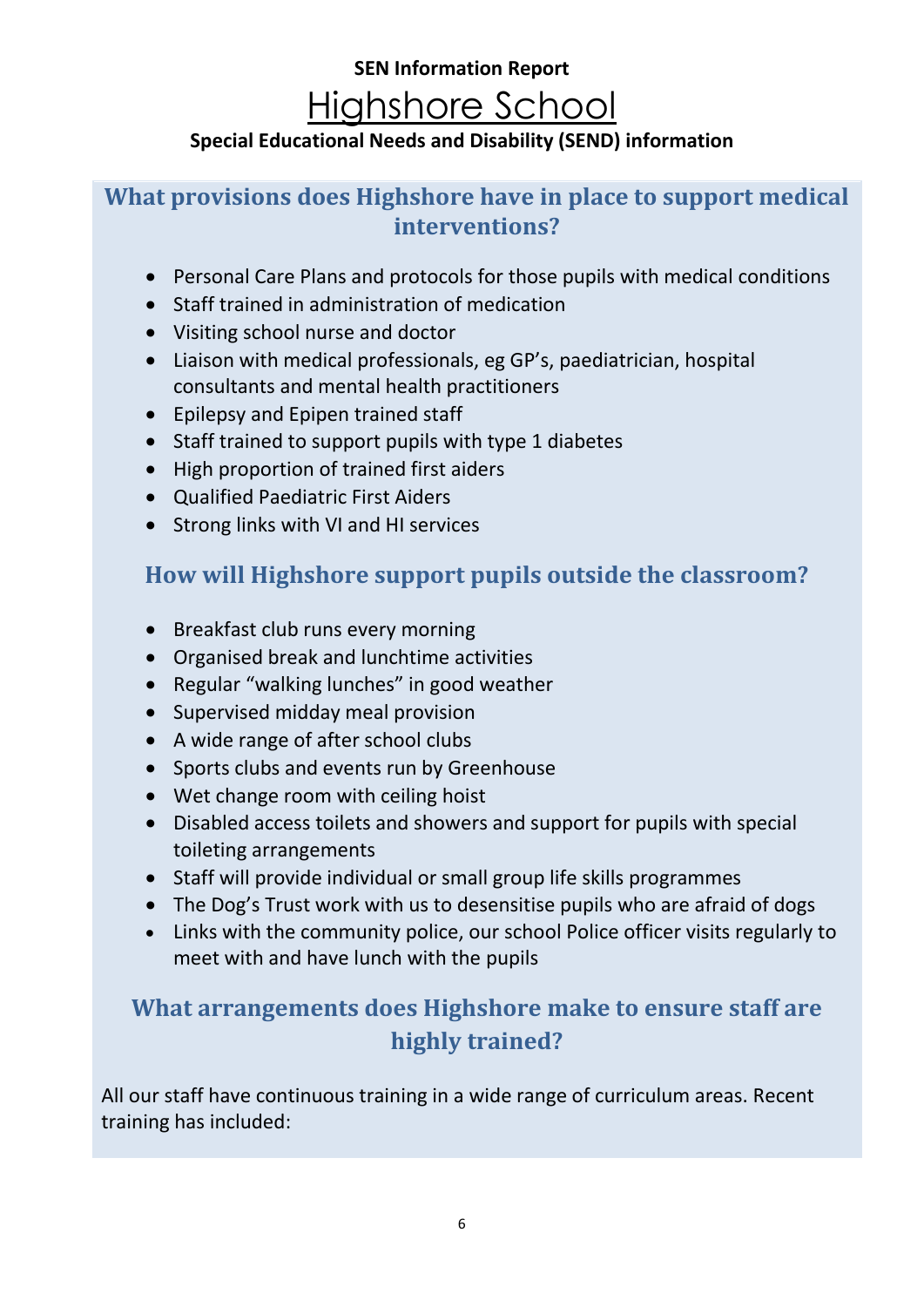#### **Special Educational Needs and Disability (SEND) information**

- Makaton is regularly updated through "signs of the week" and available on our website
- Team Teach
- Safeguarding including online safety
- PREVENT training
- MindUp mindfulness training
- Manual handling
- Total communication
- Talking mats
- ICT including use of I Pads/ learning journey films
- Assessment and planning
- Evisense
- CENMAC
- EHCp training
- <span id="page-6-0"></span>• Blanks levels of questioning

## **How does Highshore engage with parents/carers?**

All parents/carers are encouraged to be involved with their child's education. Highshore believe it is important to work in partnership with parents in order to achieve the best outcomes for pupils. This could be through:

- Our weekly newsletter this can be emailed to parents in addition to receiving hard copy
- Our website-this has been adapted after feedback from the parent group
- During Parent evenings and discussion with class teachers
- Reading or making comments in the Home/School Diaries
- Attending coffee mornings or contacting our designated family and Transition worker whose role is to support and signpost parents to relevant services
- Attending SLT/Governor coffee mornings and events
- Completing our annual parent questionnaire
- Regular parent training for example: online safety, ICT
- Parent meetings –including annual feedback meeting on SDP
- Attending achievement assemblies and special events
- Engaging with the EHCp review process
- Joining our active Parent Group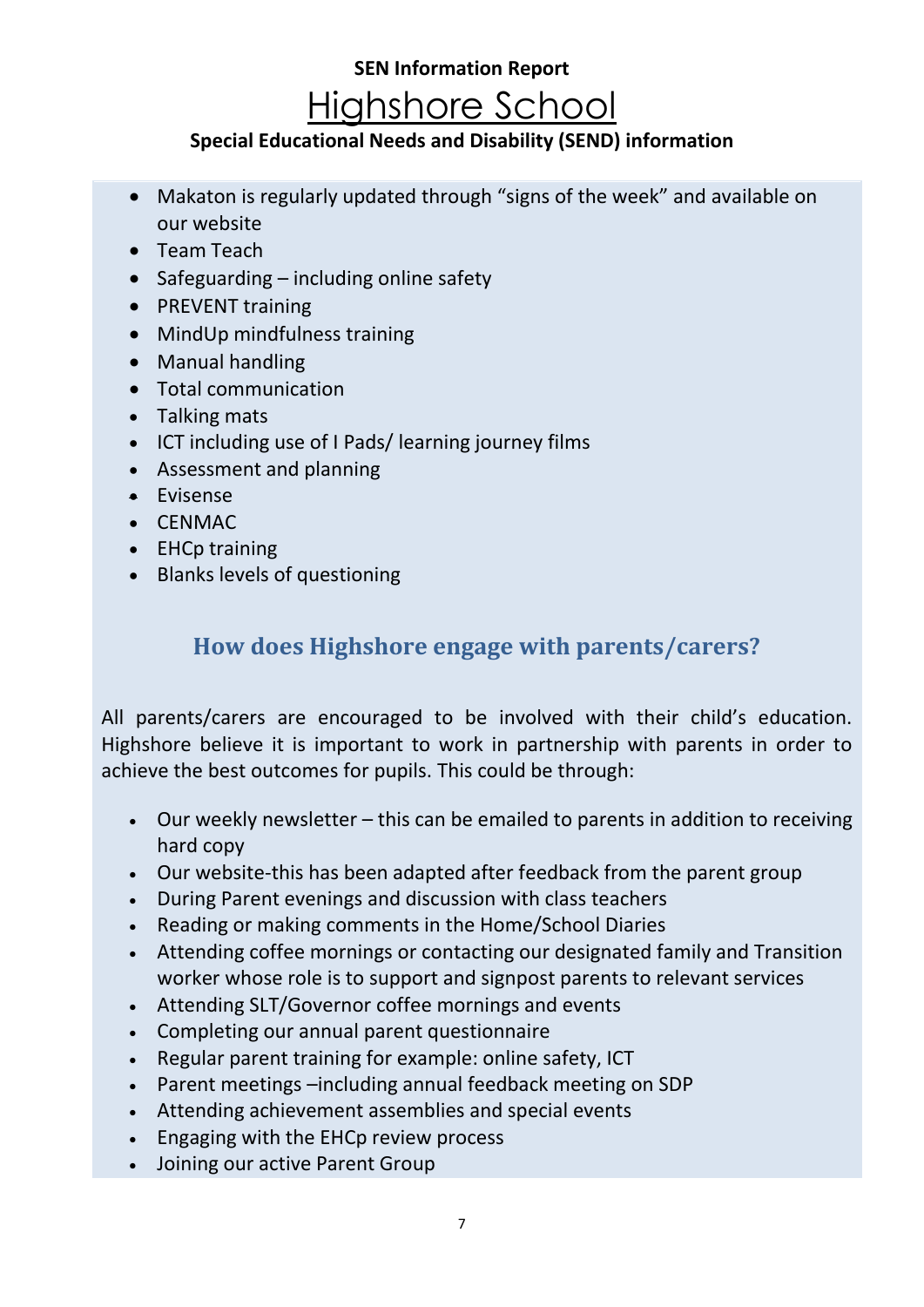### **Special Educational Needs and Disability (SEND) information**

- Volunteering to support whole school events or theme days
- Becoming a classroom volunteer
- Becoming a Parent Governor
- Working to provide better translation services for parents

## <span id="page-7-0"></span>**How will we measure the progress of your child in school and how will I know about this?**

All pupils have an annual EHCp review meeting to which parents are invited to attend and contribute their views. The class teacher will review how your child has progressed towards the EHCp outcomes that were set at the previous review. At this meeting we work in partnership with parents to set/review outcomes for the coming year.

## <span id="page-7-1"></span>**What other ways does Highshore monitor and assess pupil progress**

- Baseline assessments are undertaken
- Achievement data analysis and Progression Steps
- Pupil Achievement folders
- Evisense evidence
- SS tracker
- Provision mapping and intervention audit
- Pupils are entered for external exams and gain accreditation
- Feedback from college links
- Feedback from work experience providers
- Pupil are given opportunities to give their views about progress and voice their opinions about school
- Pupils complete an annual pupil survey

## <span id="page-7-2"></span>**Who are the other people providing services to children with SEND at Highshore?**

At times it may be necessary to consult with outside agencies to obtain more specialised expertise. This might include:

- CAMHS
- Educational Psychologist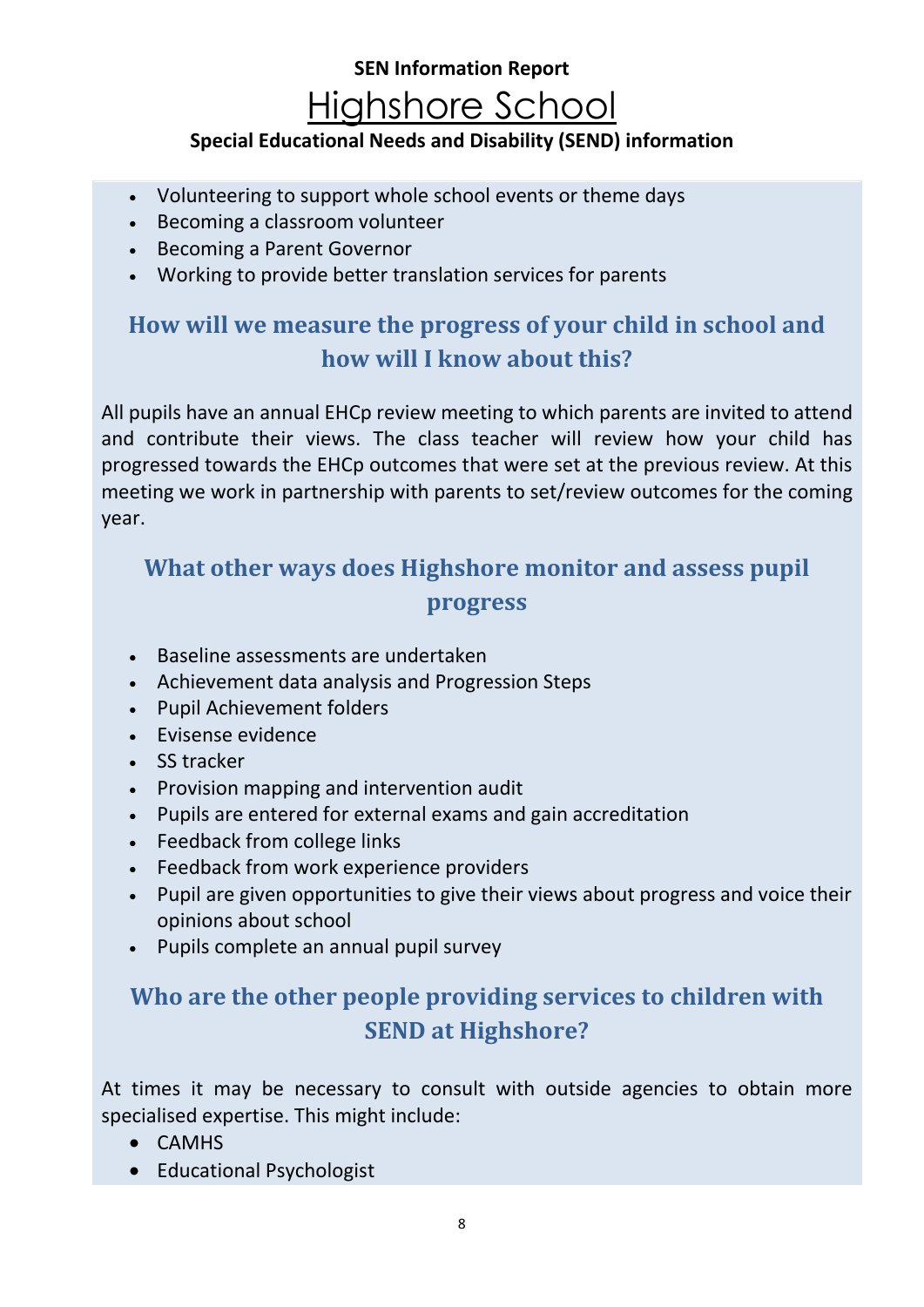#### **Special Educational Needs and Disability (SEND) information**

- Early Help Team
- Transitions team
- Parent Partnership
- EWAS

Highshore also arranges specialist expertise to support the curriculum. This might include:

- Greenhouse Sports Coaching
- Fitness instructors
- Music tutors or musicians from the London Philharmonic Orchestra
- Drama workshops and theatre companies such as The Unicorn and National Youth Theatre
- Artists from the South London Gallery
- Storytelling workshops
- Dramatic maths workshops
- Theatre visits and onsite performances for example London Children's Ballet

## <span id="page-8-0"></span>**How will Highshore support pupils when they are making significant transitions?**

We recognise that transitions can be a challenge for our pupils and we take steps to ensure that transition is a smooth and as positive an experience as possible.

Transition from primary school

- Our Year 7 teachers will visit pupils in their primary school setting spending half a day with them and meeting their class teacher. They will also attend Year 6 transition reviews
- All year 6 pupils are invited for a taster day during school holidays
- Information and records about pupils are passed on in advance of a pupil's arrival
- Parents will attend an information evening in the summer term before admission
- Pupils will spend a day at Highshore in the summer term before admission
- Pupils will take home a book about their new class
- Where pupils need a more bespoke transition this will be arranged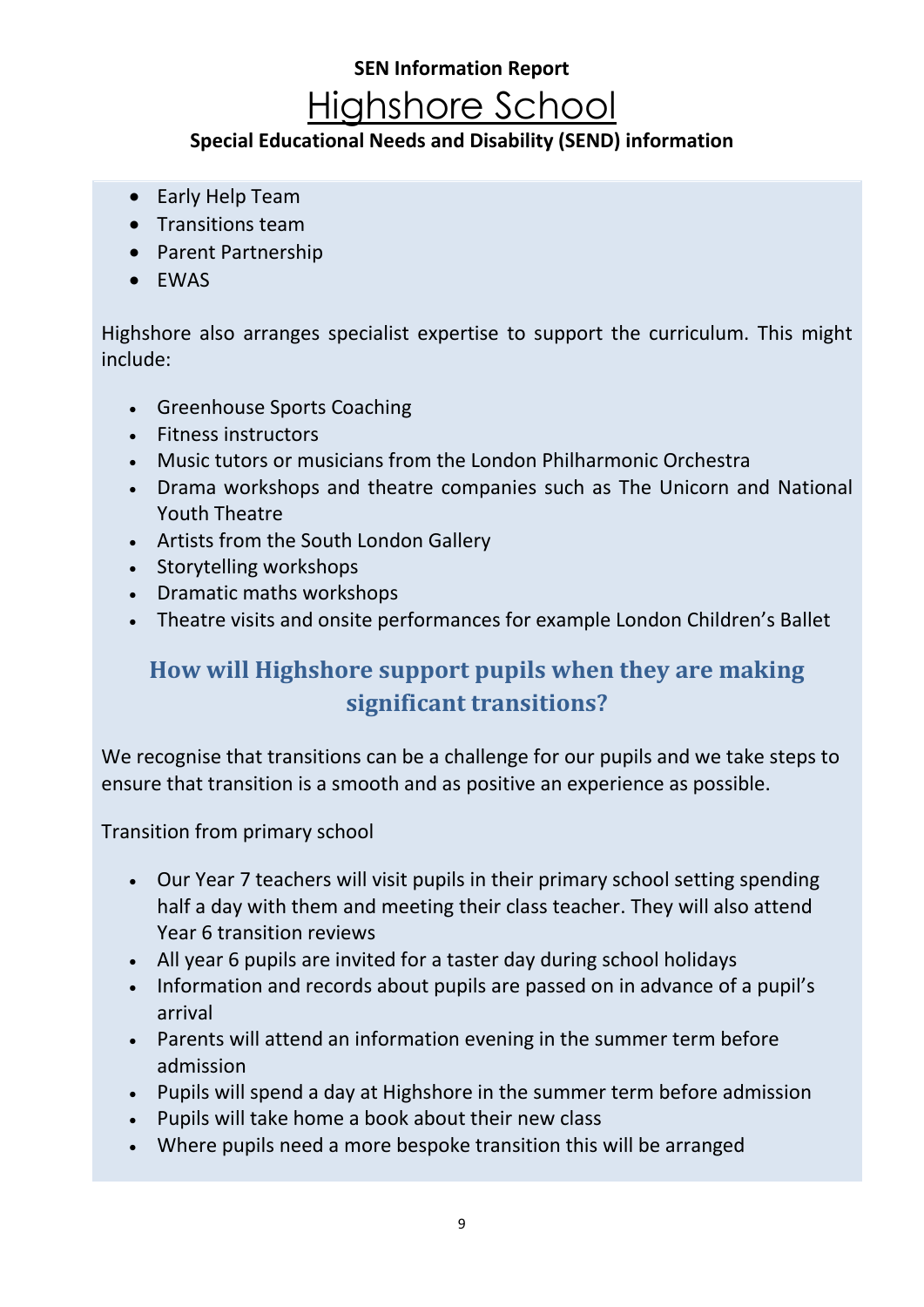### **Special Educational Needs and Disability (SEND) information**

#### Moving classes

- Information is shared with the new teacher
- Pupils visit their new teacher and classroom. Pupils will spend time in their new class before they move classes

#### Sixth form provision

- Parents and pupils will be invited attend a Parent's evening in the Autumn term of Y11 to discuss the young person's future plans and options
- We arrange a destinations evening every September for parents of year 13 & 14
- Parents are invited to discuss transition plans in the Autumn Term
- College links provide clear transition pathways
- Transition visits are arranged where appropriate
- Support with application process and visits from the SLT and other parents who have been through the process.
- Our Work Experience Co-ordinator works closely with families and employers so that WEX placements can continue after leaving us.

### **Who can I contact for further information?**

- <span id="page-9-0"></span>• Class teachers ensure that all pupils have access to a curriculum that is adapted to meet their individual needs. Class teachers maintain a daily dialogue through the home /school contact book. Class teachers assess and monitor individual progress and pupil well-being. If you have concerns about your child you should phone the school office and ask to speak to your child's class teacher or write in the home/school contact book
- Our Speech and Language therapists monitor pupil's communication needs. They run half termly parent "drop ins" and are available to speak to parents by phone
- Our Family Worker is available to support parents and to liaise between school and home
- The Head Teacher is responsible for the strategic development and the day to day leadership and management of the school. The Senior Leadership team co-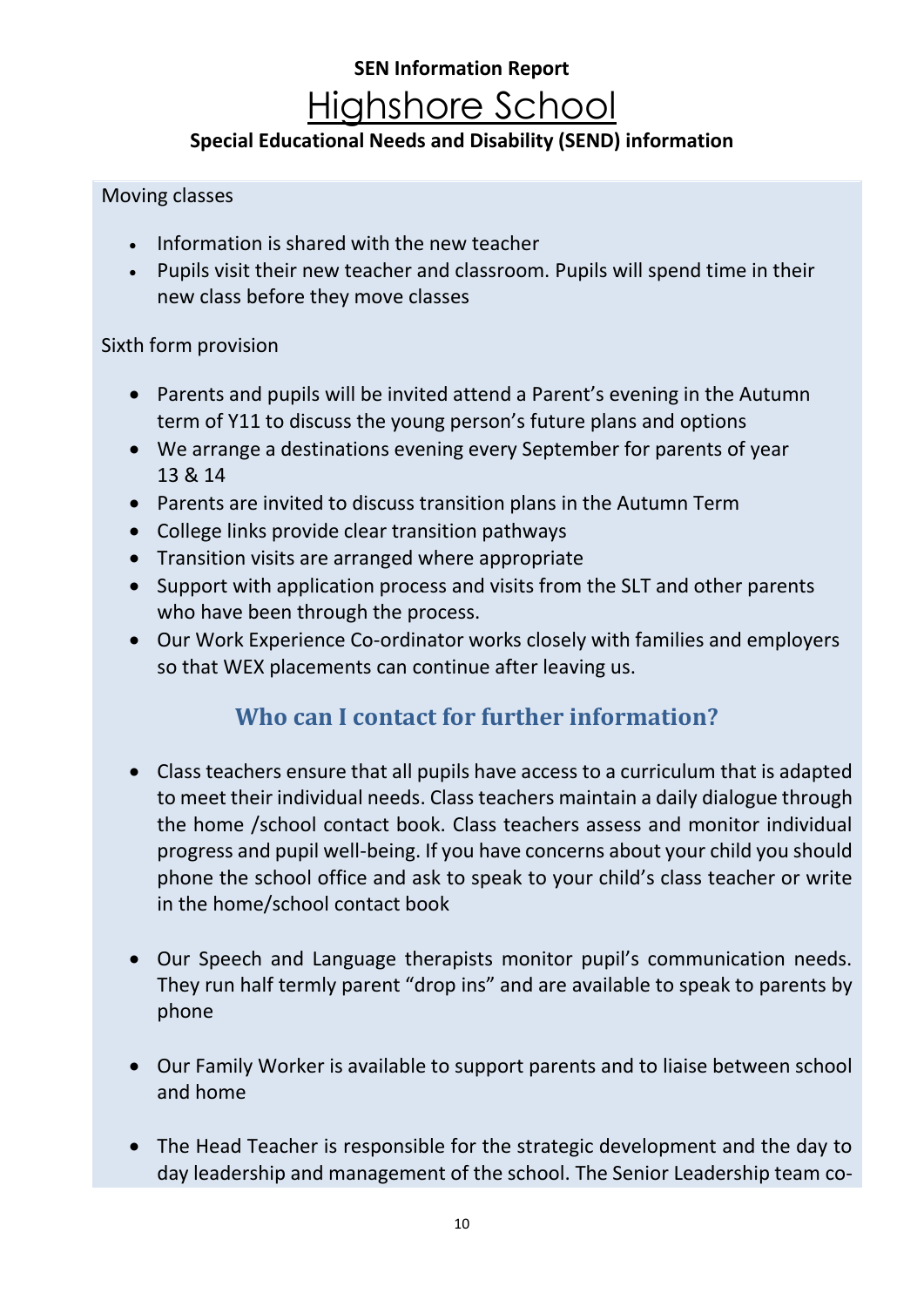### **Special Educational Needs and Disability (SEND) information**

ordinate support and develop the school's provision to ensure that every child receives a consistent, high quality education that supports each pupils identified needs. You can make an appointment through the office to contact the Head teacher or a member of the SLT

#### **Complaints procedures**

If you have made a complaint to the school which has been investigated and responded to, but you are still not happy, you can speak to the School Parent Governor or contact the local authority.

#### <span id="page-10-0"></span>Information about funding and resources

<span id="page-10-1"></span>All pupils at Highshore are funded by their LA and have a an EHCp plan Information on where to find further support:

Further information about the Southwark local offer can be found at [www.localoffer.southwark.gov.uk](http://www.localoffer.southwark.gov.uk/)

Southwark's Advice and Support Team (SIAS) can provide support with understanding and accessing services Please find more information by emailing them at: [SIAS@southwark.gov.uk.co.uk](mailto:SIAS@southwark.gov.uk.co.uk) .Telephone 0207-525 3104

#### **The Highshore School offer for pupils with SEND was updated in July 2021. It will be reviewed in July 2022**

<span id="page-10-2"></span>

| <b>GLOSSARY OF TERMS</b> |                                            |  |
|--------------------------|--------------------------------------------|--|
| <b>ASD</b>               | Autistic Spectrum Disorder                 |  |
| <b>CAMHS</b>             | Child & Adolescent Mental Health Service   |  |
| <b>EHCp</b>              | Education, Health, Care Plan               |  |
| EP                       | <b>Educational Psychologist</b>            |  |
| <b>PSHE</b>              | Personal Social and Health Education       |  |
| <b>SEN</b>               | <b>Special Educational Needs</b>           |  |
| <b>SEND</b>              | Special Educational Needs and Disabilities |  |
| <b>SaLT</b>              | Speech and Language Therapist              |  |
| <b>SLT</b>               | Senior Leadership Team                     |  |
| <b>SRE</b>               | Sex and Relationship Education             |  |